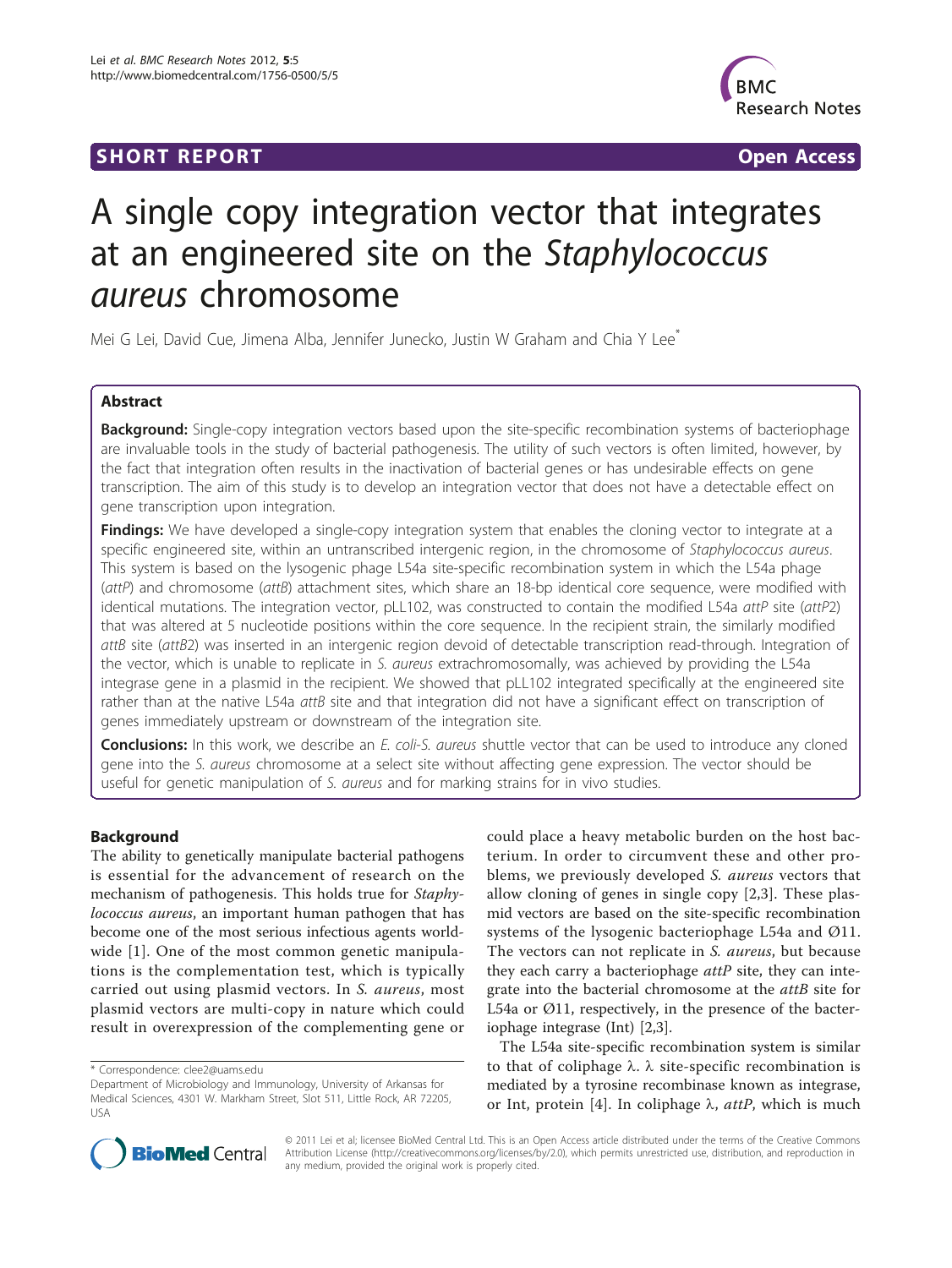larger than attB, provides binding sites for Int and accessory factors whereas the *attB* site only has a bind-ing site for Int [\[5](#page-6-0),[6](#page-6-0)].  $\lambda$  Int binds to two distinct DNA sites in attP, the arm-type and core-type sites. In the recombination reaction, the binding of accessory proteins to *attP* causes DNA bending which allows an Int monomer to bind both the arm site and the half core site simultaneously. During the recombination reaction, a synapsis is formed in which 4 Int monomers bind to 4 attP arm sites, 2 attP half core sites and 2 attB half core sites. The resulting higher order nucleoprotein complex allows the integrase to catalyze the strand exchange between short 7 bp sequences, termed overlap sequences, within the 15 bp core sequence [[4,5,7\]](#page-6-0).

In the L54a phage site-specific recombination system, the phage *attP* site and the bacterial *attB* site share an identical 18 bp core sequence [\[8\]](#page-6-0). The *attB* site is located near the 5' end of the geh gene (SAOUHSC0030), which encodes a glycerol ester hydrolase, and therefore lysogenization by L54a results in a lipase negative phenotype [\[9](#page-6-0)]. Inactivation of genes in this manner is known as negative lysogenic conversion [[10-12](#page-6-0)]. We have shown that the L54a attP site is between 228-235 bp in length but the L54a attB site is less than 27 bp [[13](#page-6-0)]. The int-encoded integrase of L54a, like  $\lambda$  Int, has a tyrosine residue that is required for sitespecific recombination [[9\]](#page-6-0). Thus, the L54a site-specific recombination system is similar to that of  $\lambda$ .

In addition to the single copy vectors developed by us, other researchers have developed vectors based on the site-specific recombination systems of  $\varnothing$ 13 [[14\]](#page-6-0), and the staphylococcal pathogenicity island SaPI [\[15](#page-6-0)]. All these systems depend on the wild type *attB* site of the respective phage or pathogenicity island. One drawback of using the S. aureus phage site-specific recombination systems for construction of single copy vectors is that the attB site of most staphylococcal phage is located within an open reading frame (ORF) of a gene [\[10](#page-6-0)-[12](#page-6-0)]. As a result, insertion at an *attB* site would interrupt an S. aureus gene. This is often undesirable because it could inactivate a gene with an important biological function. In addition, a number of sRNAs have been found in the intergenic regions of the S. aureus chromosome which may be affected even if a phage integrates within an intergenic region [\[16](#page-6-0),[17\]](#page-6-0). For the two phage that were the basis of vectors that we previously developed, the L54a *attB* site is within the *geh* gene, whereas the  $Ø11$  *attB* site is within a hypothetical gene that was previously misannotated to be in an intergenic region [[2,18](#page-6-0)]. Furthermore, the  $attB$  site used for these vectors in some strains may already have an integrated prophage or pathogenicity island. This will interfere with the subsequent transduction from the readily transformable S aureus strain RN4220 used as the initial recipient of these vectors. In addition to the site-specific

recombination systems mentioned above, a Cre/lox recombination system has also been used as a genetic tool for maker removal in strain construction in S. aureus [\[19\]](#page-6-0).

In this report, we describe the construction of a single-copy integration vector for S. aureus based on the L54a site-specific recombination system in which the same mutation was introduced into both attB and attP. The vector can replicate in *Escherichia coli*, which allows for easy DNA manipulations. In S. aureus, the vector integrates with high fidelity into an engineered attB site that is devoid of transcription activity.

#### Results and discussion

#### Identical sequence alteration in L54a attP and attB affects integration specificity

In the  $\lambda$  site-specific recombination system, a single bp alteration within the 7 bp overlap sequence, in either attP or attB, drastically reduces the efficiency of recombination. However, the identical change in the partner site restores recombination efficiency [[4,20\]](#page-6-0). Based on this, the  $\lambda$  site-specific recombination system has been developed for recombinant DNA applications (for example, the GATEWAY<sup>®</sup> cloning system developed by Invitrogen Life Science Technologies).

Since the staphylococcal phage L54a Int-mediated recombination system closely parallels that of  $\lambda$ , we hypothesized that a similar alteration in integration specificity could be achieved in the L54a system [\[4,20\]](#page-6-0). This would allow us to develop a single-copy cloning vector that would integrate at a region of our choice with minimal interference on normal biological function of the cells. To this end, we first evaluated 12 intergenic regions for transcriptional activity by RT-PCR. The intergenic region between SAOUHSC00937 and SAOUHSC00938 (ORF designations are according to S. aureus strain NCTC8325 annotation) was initially selected for insertion of a mutated attB site. We detected very little transcriptional activity in this region in strain 8325-4 cultures grown for 2 h, 4 h or 16 h (data not shown), although two sRNAs are known to be encoded within this region [\[17\]](#page-6-0).

We then tested whether identical sequence alterations of L54a attP and attB affect L54a integration specificity. As shown in Figure [1,](#page-2-0) a pair of 7-bp imperfect inverted repeats, flanking a 3 bp spacer sequence, is located in the L54a *attP* and *attB* sites [\[8](#page-6-0)]. The inverted repeats could serve as the binding sites for L54a Int reminiscent of  $\lambda$  Int core binding half sites. The spacer region is similar to the overlap region of  $\lambda$ . Accordingly, we altered 2 bps within the core of the *attP* and *attB* pair by overlapping PCR. The altered attP was named attP1 (Figure [1](#page-2-0)). The 1617-bp PCR fragment containing *attP*1 and the adjacent *int* gene was cloned into pCL52.2 resulting in plasmid pLL3961.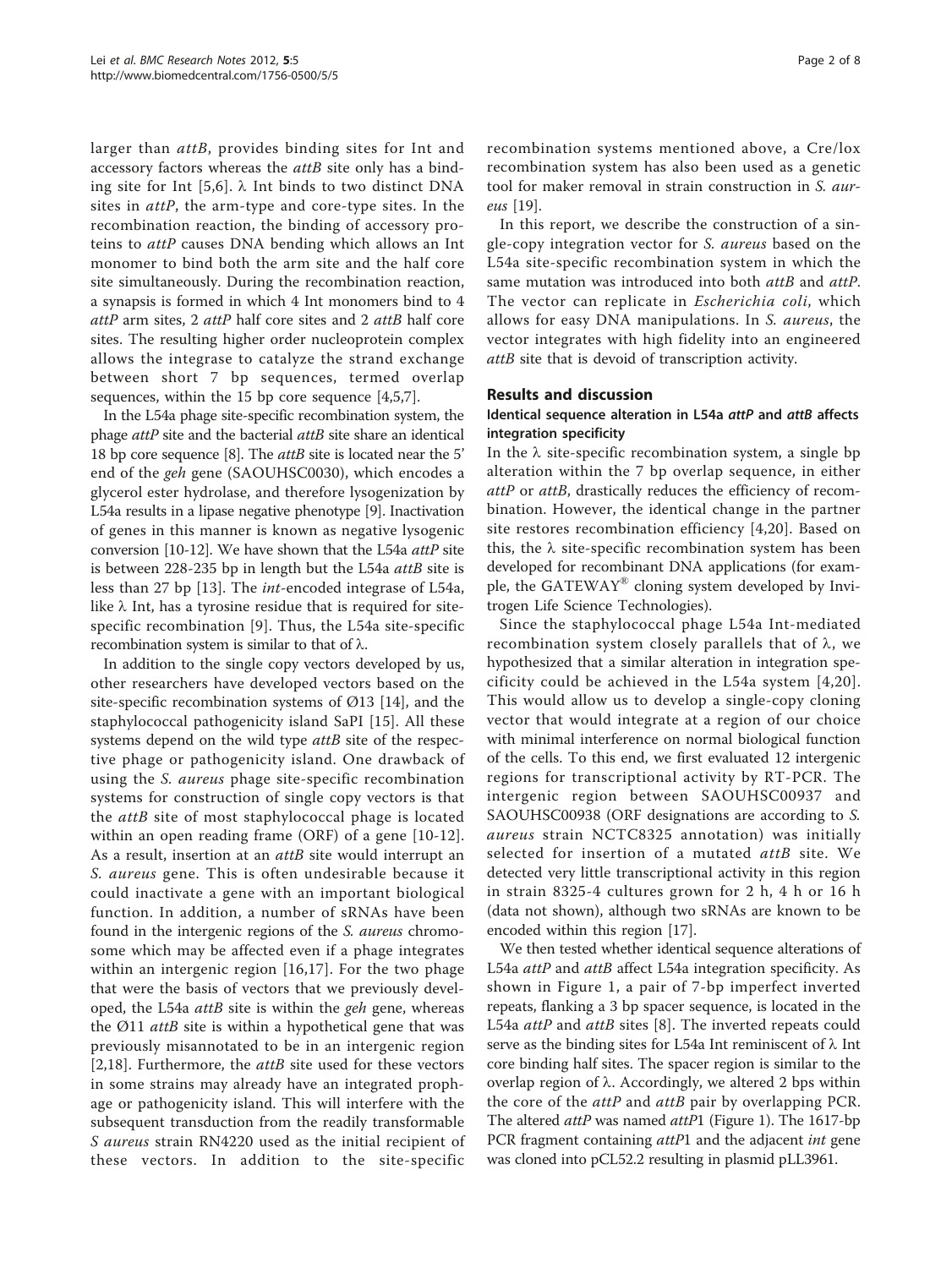<span id="page-2-0"></span>

The altered attB sequence, named attB1, was introduced into the bacterial chromosome using the pKOR1 system [[21](#page-6-0)] as previously described [[22](#page-6-0)] using RN4220 DNA as template and primers OU937R9, OU937R10, OU937R11 and OU937R12 (Table [1\)](#page-3-0). The 21-bp attB<sup>1</sup> fragment was inserted between bp coordinates 911590 and 911591 (S. aureus NCTC8325 genome) of the bacterial chromosome. This is within the intergenic region between SAOUHSC00937 and SAOUHSC00938 of strain RN4220, 29 bp downstream of sRNA RsaF [[17,23\]](#page-6-0). The resultant strain, CYL12337, was used as the recipient for integration of pLL3961.

PCR was used in order to determine whether pLL3961 had integrated at *attB*1 or the wild type *attB* site. Out of 4 integrants that we tested, 3 were integrated at the correct location, attB1 (results not shown). However, in one of the integrants the plasmid had integrated at the wild type L54a  $attB$  site in the *geh* gene. These results indicate that the altered att sites can be recognized by L54a Int but that the specificity of integration is less than perfect. These results also indicate that the size of the L54a *attB* site is less than 21 bp in length, which is shorter than the 27 bp that we previously determined [[13\]](#page-6-0).

## Developing pLL102 with high fidelity integration at an engineered attB site

The above results suggest that phage integration specificity could be altered by introducing the identical bp changes into the core sequence of  $attP$  and  $attB$ , but 2bp alteration is not enough to ensure high fidelity. Therefore, to increase the specificity, we replaced 5 bp of the att core sequence as shown in Figure 1. The new att site was named attP2. The attP2 fragment was then cloned into pCL25 [[2\]](#page-6-0), replacing the wild type L54a attP fragment, to form pLL102 (Figure [2\)](#page-4-0). Since there is still a low level of transcription at the attB1 site described above, we tested additional intergenic regions for insertion of *attB2* into the chromosome. We found that tran-<br>scriptional activity in the region between scriptional SAOUHSC00009 and SAOUHSC00010 of the 8325-4 chromosome was undetectable at 3 different time points (after 2, 4 and 16 h of culture) by RT-PCR (data not shown). The 21 bp *attB2* site was then inserted into the intergenic region between G and C at coordinates 14208 and 14209 (NCTC8325 genome) of strain RN4220 (Figure 1) by pKOR1 allele replacement. The resultant strain, CYL12348, was confirmed by PCR. Plasmid pYL112Δ19, which encodes L54a Int [[3](#page-6-0)], was introduced into CYL12348 to generate strain CYL12349. Plasmid pLL102 was then electroporated into CYL12349. Examination of 22 transformants by PCR (Figure [3\)](#page-5-0) showed that all the transformants carried pLL102 integrated at the *attB*2 site. None of the transformants had an insertion at the original L54a attB site. These results indicate that pLL102 has a high degree of specificity for the  $attB2$  site. The fact that in the  $attP2/attB2$  pair, the alteration was made in all 3 nucleotides in the spacer region and 2 nucleotides in the mismatched inverted repeat (Figure 1) suggests that these nucleotides are not needed for L54a Int function. These results therefore reaffirm that L54a Int behaves very similarly to that of  $\lambda$ Int suggesting conservation of Int functionality across different species as diverse as E. coli and S. aureus.

## Integration of pLL102 at the attB2 site does not affect transcription of the flanking genes

SAOUHSC00009 (NCTC8325 genome) is annotated as serS which encodes seryl-tRNA synthetase, whereas SAOUHSC00010 is a hypothetical branched chain amino acid transporter. The two genes are transcribed in the same orientation with SAOUHSC00009 being upstream of SAOUHSC00010 (Figure 1). The location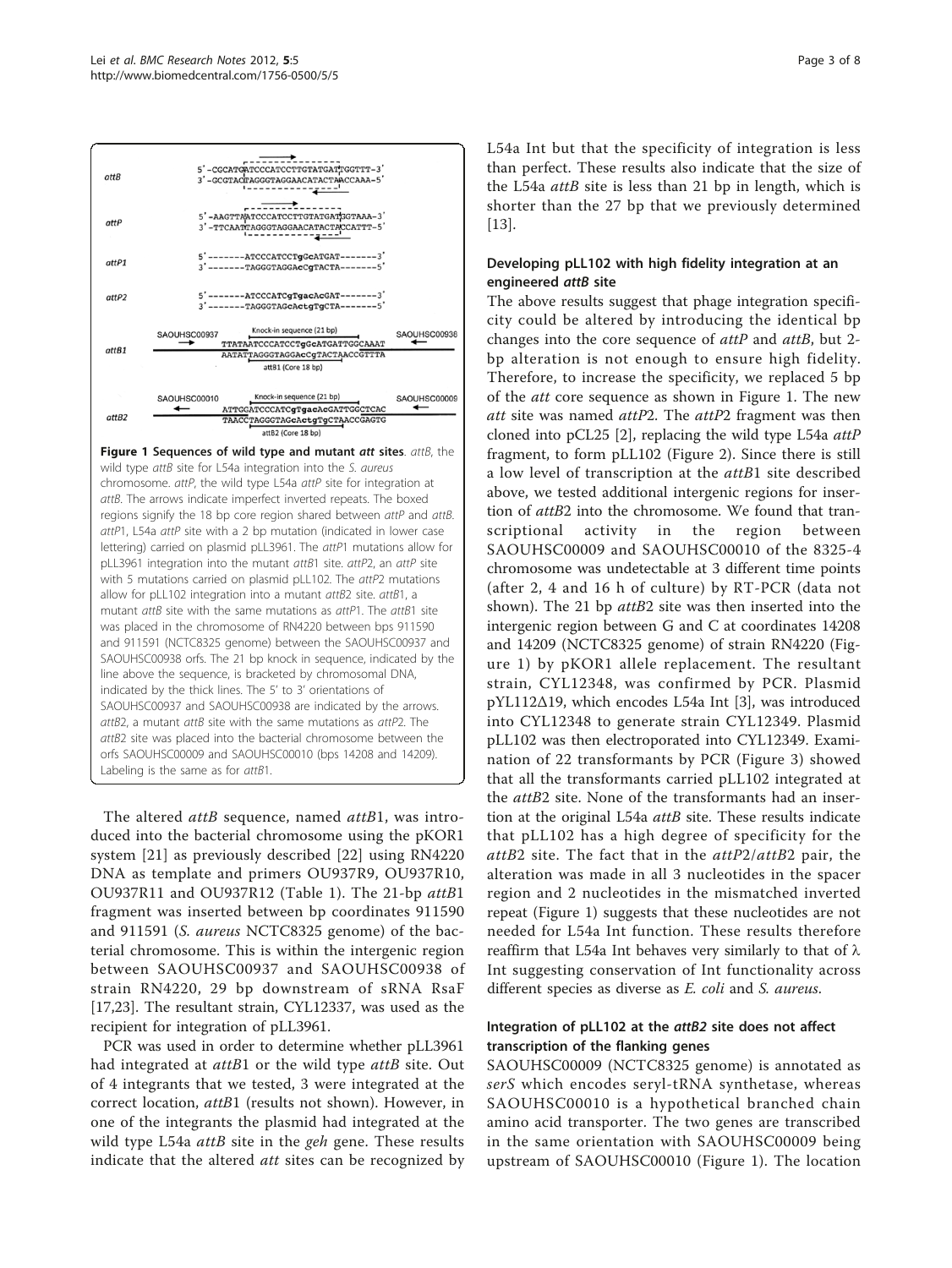<span id="page-3-0"></span>Table 1 Primers used in this study

| Primer         | Sequence                                                    |
|----------------|-------------------------------------------------------------|
| L54alnt1       | ggatccacatttagtagctagtactaaaatc                             |
| L54aAttP1      | ggtttaccatcatgccaggatgggattaacttgtgttaaaaag                 |
| L54aAttP2      | gttaatcccatcctggcatgatggtaaaccggtcattctct                   |
| L54aAttP3      | agatctatcgatacggttatatttattcccctac                          |
| L54aAttP4      | agatctactaaaaggtatctgccctttttctg                            |
| L54aAttP5      | atcgataatttaggattgtggttattttttgcg                           |
| L54aAttP6      | ggtttaccatcgtgtcacgatgggattaacttgtgttaaaaag                 |
| L54aAttP7      | gttaatcccatcgtgacacgatggtaaaccggtcattctct                   |
| <b>OU937R3</b> | gaaccaattgaacaagcttgtgaag                                   |
| <b>OU937R8</b> | ttacttactatttatgaatggccag                                   |
| <b>OU937R9</b> | gaattcggacaagtttgtacaaaaaagcaggctgtcgctgaagttgcatcaacttgt   |
| OU937attBf     | ccaaatttataatttgccaatcatgcc                                 |
| OU937attBr     | gttcgaaaattataatcccatcctggc                                 |
| OU937R10       | gaaaattataatcccatcctggcatgattggcaaattataaatttggtacataatagac |
| OU937R11       | ataatttgccaatcatgccaggatgggattataattttcgaactggttaaattcg     |
| OU937R12       | ggatccggaccactttgtacaagaaagctgggtatccatttagctccgattgcttc    |
| OU9R1          | ggggacaagtttgtacaaaaaagcaggctcagcaggtagagatacaagagga        |
| OU9R2          | tgcattggatcccatcgtgacacgattggctcactattatatttttacagcac       |
| OU9R3          | taatagtgagccaatcgtgtcacgatgggatccaatgcacataacaacaataaattaag |
| OU9R4          | ggggaccactttgtacaagaaagctgggtactaaagttttgagacgaagccac       |
| OU9R5          | gtaaaaatataatagtgagccaatcgtgtc                              |
| OU9R6          | tgtgcattggatcccatcgtgac                                     |
| OU9R7          | atgggtggtaaaacacaaatttc                                     |
| OU9R8          | ctcactattatatttttacagcac                                    |
| OU9R9          | ccaatgcacataacaacaataaattaag                                |
| OU9R10         | catactacatatcaacgaaatcag                                    |
| SCV1           | gcaacaccacataatggttcac                                      |
| <b>SCV2.1</b>  | tgtgccatgataacagcacg                                        |
| SCV4           | acccagtttgtaattccaggag                                      |
| SCV8           | gcacataattgctcacagcca                                       |
| SAO9F3         | aaggtgcgcaattagagcgtgct                                     |
| SAO9R3         | tctgcgttcacaagctgtggtacc                                    |
| SAO10F3        | atgccggtgctgcgcaattt                                        |
| SAO10R3        | ggcgacgccaaa cgtttcgt                                       |
|                |                                                             |

of the L54a attB2 site in the chromosome was selected because we detected no transcription in this region using RT-PCR. The intergenic region is 649 bp in length and there is a rho-independent terminator close to the 3'end of SAOUHSC00009. In addition, there is no known sRNA in this region [[16,17\]](#page-6-0). To avoid interfering with the transcription of the flanking genes, we positioned the attB2 insertion site 31 bp downstream of the terminator and 618 upstream of the SAOUHSC00010 start site ATG. Although our RT-PCR experiment did not detect transcripts flanking the insertion site, it is still possible that an artificial insertion at this site could cause alteration in gene expression in the flanking genes. To determine whether the insertion of the attB2 site and the subsequent integration of pLL102 affect transcription of the flanking genes, we performed qRT-PCR of the adjacent genes. We found no significant differences in SAOUHSC00009 or SAOUHSC00010 mRNA levels between RN4220, CYL12349 (i.e., RN4220-attB2) and CYL12376 (i.e., RN4220 attB2(pLL102)) (data not shown) indicating that the insertion of attB2 or the integration of pLL102 at the attB2 site does not affect expression of the surrounding genes.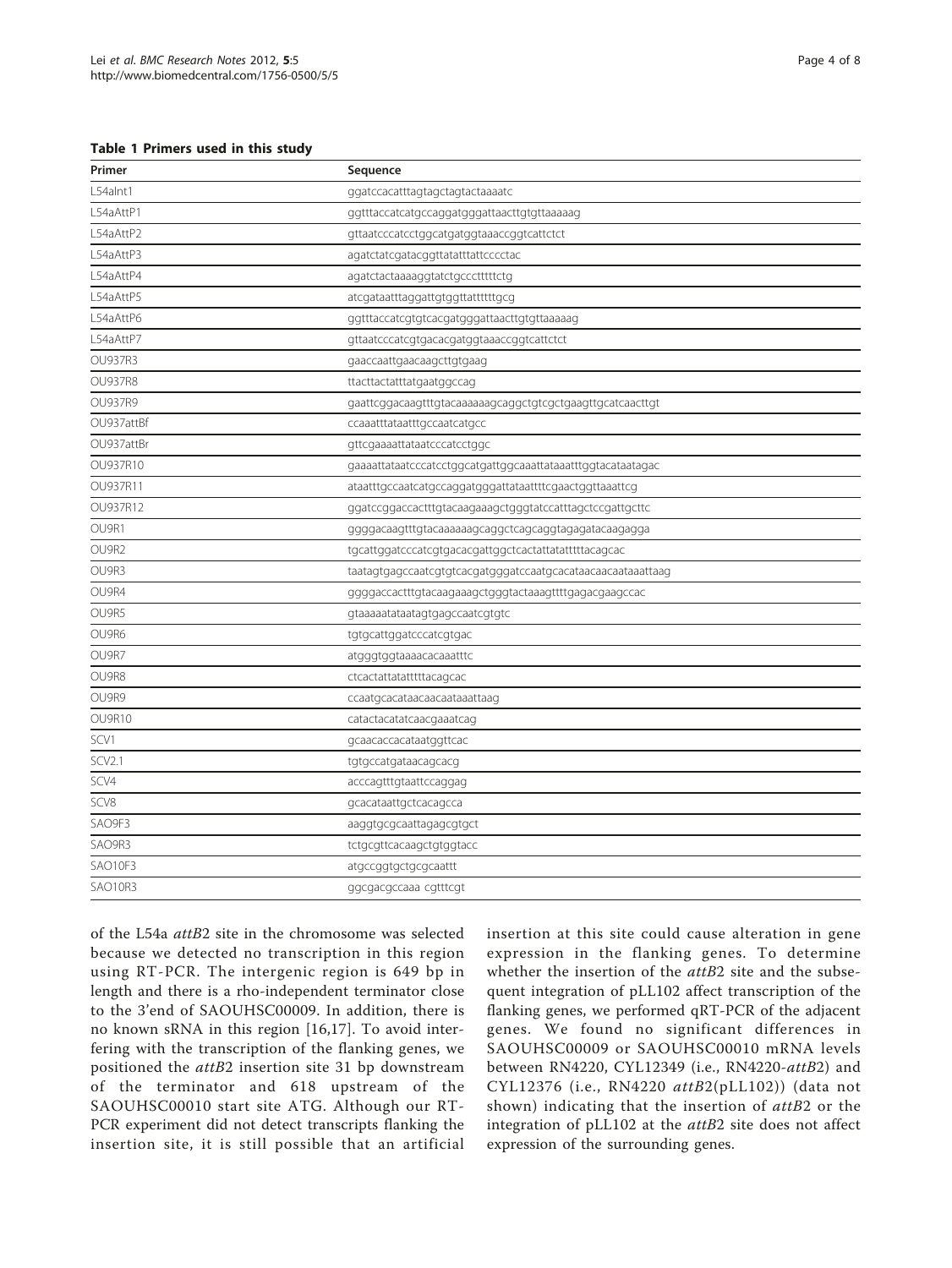<span id="page-4-0"></span>

Figure 2 Map of the integration vector pLL102. The spectinomycin resistance gene spc(pGB2) and replication functions repA(pGB2) are both derived from pGB2 [\[24](#page-6-0)] and are functional in E. coli. The tetracycline resistance gene tet(pT181) is expressed in S. aureus. The attP2 site allows for site-specific recombination between attP2 and an engineered attB2 site in the S. aureus chromosome. The plasmid is maintained in S. aureus in a single-copy, integrated form. The plasmid sequence has been deposited to GenBank under the accession number [JN639000](http://www.ncbi.nlm.nih.gov/pubmed/639000?dopt=Abstract).

### Conclusions

We have developed a single copy integration system that allows insertion of a plasmid vector into the S. aureus chromosome at a location devoid of detectable transcription activity. Once a plasmid is inserted into the *attB2* site, it can then be moved to any other strain by phage transduction. Since there is no detectable transcription activity at the attB2 site, the insertion is not likely to alter biological function of the clone. Furthermore, the region flanking the *attB2* site is highly conserved among all sequenced strains suggesting that moving the integrated plasmid from CYL12349 to other strains is not likely to be hindered by a lack of sequence homology. The system reported here uses a novel, artificial attB site, attB2, thereby avoiding the disadvantages associated with other bacteriophage derived integration vectors. Additionally, the attB2 site is portable and could be inserted into other locations of the chromosome. Thus, our results indicate that plasmid pLL102 is a suitable vector for cloning genes in single copy. In addition, our system can be used to mark a strain with a readily detectable reporter gene, which could be useful for studying pathogenesis in vivo, without affecting gene expression of the marked strains.

## Methods

#### Bacterial strains, plasmids and culture conditions

The strains and plasmids used in this study are listed in Table [2.](#page-5-0) E. coli was grown in Luria broth or Luria agar (Difco). S. aureus was grown in tryptic soy broth (TSB) or TSB agar (Difco). E. coli media were supplemented with 34 μg/ml chloramphenicol, 100 μg/ml penicillin, or <sup>50</sup> <sup>μ</sup>g/ml spectinomycin, as appropriate. S. aureus media were supplemented with 10 μg/ml chloramphenicol, or 3 μg/ml tetracycline as appropriate. Recombinant plasmids were initially constructed in E. coli then electroporated into S. aureus as described [[25\]](#page-6-0). Transduction between S. arueus strains was carried out by phage 52A.

#### RT-PCR and qRT-PCR section

RNA for RT-PCR and qRT-PCR was isolated as described [\[22\]](#page-6-0). RT-PCR was performed using the Quantitech Reverse Transcription Kit from Qiagen Inc., Valencia, CA. RT-PCR using primers OU9R7, OU9R8, OU9R9 and OU9R10 (Table [1](#page-3-0)) was performed to probe for transcripts in the intergenic region between SAOUHSC00009 and SAOUHSC00010 using RNA isolated from 4, 8 and 18 h cultures of 8325-4.

To determine whether the insertion of the attB2 site and the subsequent integration of pLL102 affected transcription of the flanking genes, we performed qRT-PCR as described [[28](#page-7-0)] of the adjacent genes using primers SAO9F3 and SAO9R3 for SAOUHSC00009 and SAO10F3 and SAO10F3 for SAOUHSC00010. RNA for qRT-PCR was isolated from exponential phase and overnight cultures of strains RN4220, CYL12349 and CYL12376.

### Generation of modified attP and attB

The attP1 and attB1 sites were created by altering two bp within the core of *attP* and *attB*, respectively, by overlapping PCR using primers L54aInt1, L54aAttP1, L54aAttP2 and L54aAttP3 (Table [1\)](#page-3-0), and L54a phage DNA as template. The altered  $attP$  and  $attB$  were named *attP*1 and *attB*1, respectively (Figure [1\)](#page-2-0). The 1617-bp fragment containing attP1 and the adjacent int gene was cloned into pCL52.2 resulting in plasmid pLL3961. All PCR-amplified fragments were verified by DNA sequencing.

The altered *attB* sequence, named *attB*1, was introduced into the bacterial chromosome by the pKOR1 system as previously described [[21](#page-6-0),[22](#page-6-0)] using RN4220 DNA as template and primers OU937R9, OU937R10, OU937R11 and OU937R12 (Table [1](#page-3-0)). The 21-bp attB1 fragment was inserted between bp coordinates 911590 and 911591 (S. aureus NCTC8325 genome) of the bacterial chromosome. This is within the intergenic region between SAOUHSC00937 and SAOUHSC00938 of strain RN4220,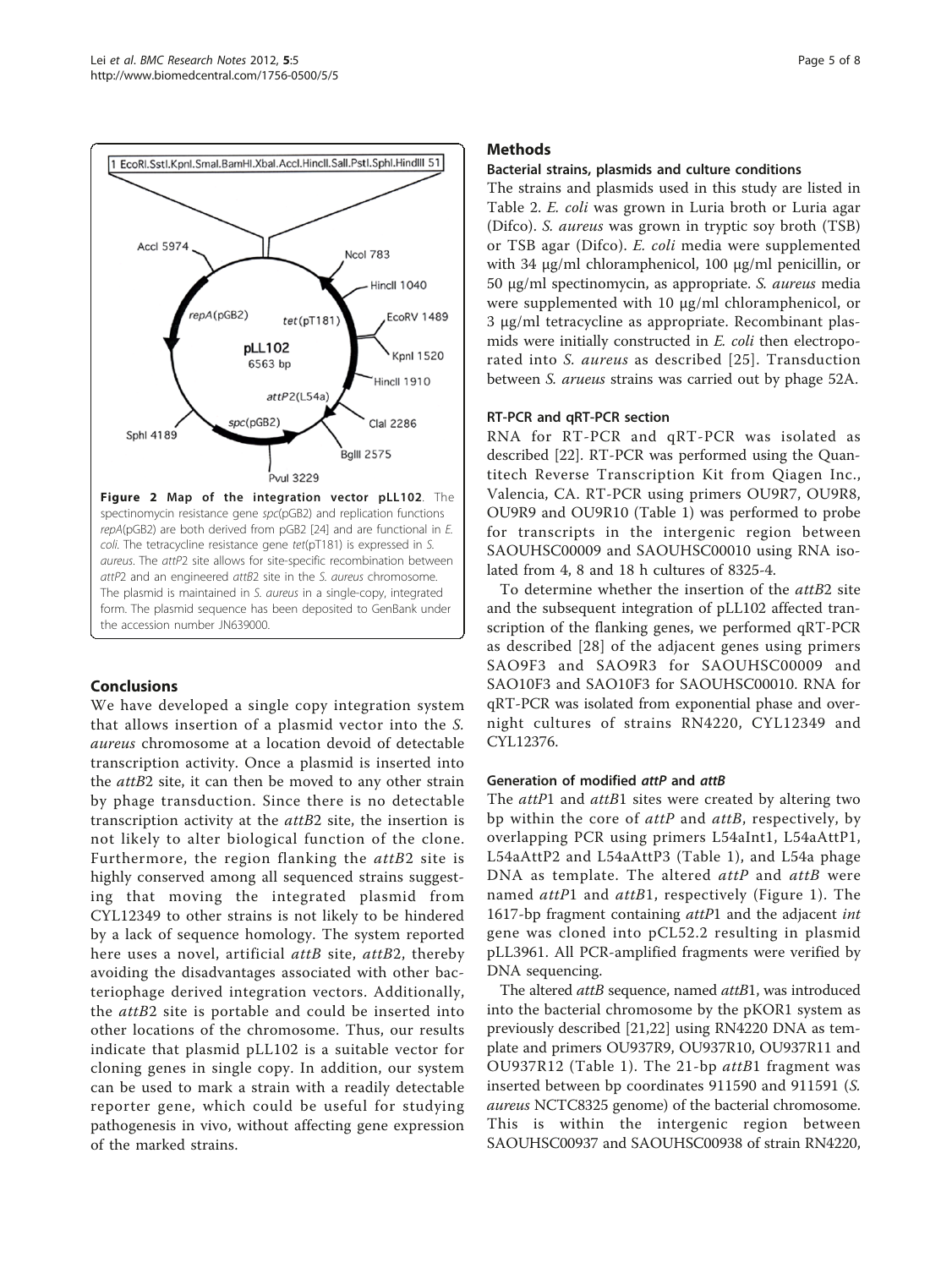<span id="page-5-0"></span>

Figure 3 Integration of pLL102 into an engineered attB2 site. Figure 3A illustrates recombination between the attP2 site on pLL102 and the attB2 site in the chromosome of CYL12349. The same 5 bp mutations were introduced into the bacteriophage L54a wild type attP and attB sites to construct attP2 and attB2. The attB2 site was placed in the chromosome (thick solid line) of S. aureus strain RN4220 between the orfs for SAOUHSC00009 (serS) and SAOUHSC00010. Recombination between attP2 and attB2 results in integration of pLL102 into the chromosome as illustrated in the lower portion of the figure. The L54a Int protein is provided in trans by pYL112Δ19. Short arrows represent the location of the primers. Figure 3B, Verification of integration via PCR. Genomic DNA was isolated from CYL12376 and used in PCR reactions. Products were analyzed on 1% agarose gels. Lane 1 shows the product from PCR using primers scv8 and OU9R7. Lane 2 shows the product from using primer pairs OU9R10 and scv4. The priming sites and predicted sizes of the PCR products are shown in the lower portion of Figure 3A. Lanes 3 and 4 contain PCR reactions using primer pairs Scv1 and Scv8 and Scv4 and Scv2.1, respectively, to verify that pLL102 did not integrate into the wild type attB site that is flanked by Scv1 and Scv[2](#page-6-0).1 primer sites (not shown [2]). Integration at the wild type attB site would generate 1.3 kb and 0.7 kb fragments in lanes 3 and 4, respectively.

|  |  |  |  | Table 2 Bacterial strains and plasmids used in this study |  |  |  |  |
|--|--|--|--|-----------------------------------------------------------|--|--|--|--|
|--|--|--|--|-----------------------------------------------------------|--|--|--|--|

| <b>Strain or Plasmid</b> | <b>Relevant Characteristics</b>                            | Reference or Source |  |  |
|--------------------------|------------------------------------------------------------|---------------------|--|--|
| Staphylococcus aureus    |                                                            |                     |  |  |
| RN4220                   | Restriction deficient laboratory strain                    | $[26]$              |  |  |
| CYL12337                 | RN4220 attB1                                               | This study          |  |  |
| CYL12348                 | RN4220 attB2                                               | This study          |  |  |
| CYL12349                 | CYL12348 (pYL112∆19)                                       | This study          |  |  |
| CYL12376                 | CYL12349 (pLL102)                                          | This study          |  |  |
| E. coli                  |                                                            |                     |  |  |
| $DH5\alpha$              | Strain for cloning and plasmid maintenance                 | Invitrogen          |  |  |
| XL1-Blue                 | Strain for cloning and plasmid maintenance                 | Stratagene          |  |  |
| Plasmids                 |                                                            |                     |  |  |
| pCL52.2                  | Temperature-sensitive cloning vector                       | [27]                |  |  |
| pLL3961                  | Derivative of pCL52.2 carrying attP1 and the L54a int gene | This study          |  |  |
| pCL <sub>25</sub>        | Carries wild-type attP of L54a                             | $[2]$               |  |  |
| pKOR1                    | Used for allele replacement in S. aureus                   | $[21]$              |  |  |
| pYL112419                | Encodes integrase of phage L54a                            | $[3]$               |  |  |
| pLL102                   | Derivative of pCL25 carrying attP2                         | This study          |  |  |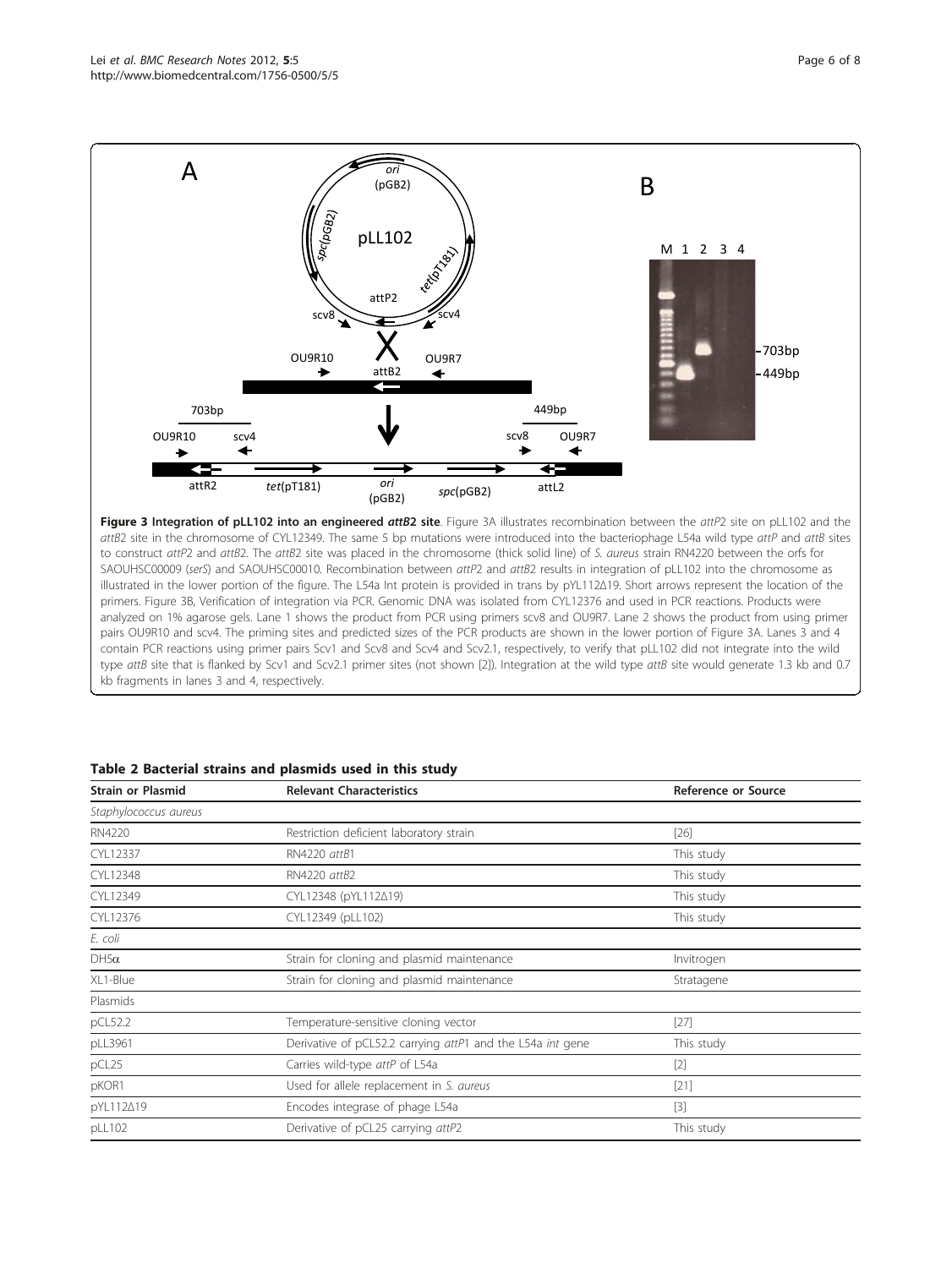<span id="page-6-0"></span>29 bp downstream of sRNA RsaF [17,23]. The insertion was verified by PCR using primer pairs OU937attBf/ OU937R9 and OU937attBr/OU937R12. The resultant strain, CYL12337, was used as the recipient for integration of pLL3961. The integration was confirmed by PCR using primer pairs OU937R3/L54aAttP3 and OU937R8/ L54aAttP3. Primer pairs scv2.1/L54aAttP3 and scv1/ L54aAttP4 were used to determine whether a plasmid had integrated at the wild type *attB* site.

The attP and attB sites with 5 bp substitutions were constructed by overlapping PCR using primers L54aAttP4, L54aAttP5, L54aAttP6 and L54aAttP7 (Table [1](#page-3-0)). The amplified fragments were verified by DNA sequencing. The new *att* sites were named *attP2* and attB2 (Figure [1](#page-2-0)). The 289-bp attP2 fragment was then cloned into ClaI-BglII-digested pCL25 replacing the 350-bp wild type L54a  $attP$  fragment to form pLL102 (Figure [2](#page-4-0)). The 21-bp  $attB2$  site was then inserted into the intergenic region between G and C at coordinates 14208 and 14209 (NCTC8325 genome) of strain RN4220 (Figure [1\)](#page-2-0) using the pKOR1 allele replacement vector and primers OU9R1, OU9R2, OU9R3 and OU9R4. The resultant strain, CYL12348, was confirmed by PCR using primer pairs OU9R1/OU9R6 and OU9R4/OU9R5. Plasmid pYL112Δ19, which encodes L54a Int [3], was introduced into CYL12348 by phage 52A transduction and selection for chloramphenicol resistance to generate strain CYL12349. Plasmid pLL102 was then electroporated into CYL12349 and transformants were selected with 3 μg/ml tetracycline.

#### Acknowledgements

This work was supported by grants AI037027 and AI067857 to C. Y. L from the National Institute of Allergy and Infectious Diseases.

#### Authors' contributions

MGL, DC and CYL designed the research and wrote the manuscript. MGL carried out chromosome site selection experiments. DC carried out gene expression experiments. JA performed technical experiments in plasmid and strain construction. JJ and JWG carried out strain construction and integration experiments. All authors read and approved the final manuscript.

#### Competing interests

The authors declare that they have no competing interests.

Received: 9 September 2011 Accepted: 5 January 2012 Published: 5 January 2012

#### References

- 1. David MZ, Daum RS: [Community-associated methicillin-resistant](http://www.ncbi.nlm.nih.gov/pubmed/20610826?dopt=Abstract) Staphylococcus aureus[: epidemiology and clinical consequences of an](http://www.ncbi.nlm.nih.gov/pubmed/20610826?dopt=Abstract) [emerging epidemic.](http://www.ncbi.nlm.nih.gov/pubmed/20610826?dopt=Abstract) Clinical Microbiology Reviews 2010, 23(3):616-687.
- Luong TT, Lee CY: [Improved single-copy integration vectors for](http://www.ncbi.nlm.nih.gov/pubmed/17512993?dopt=Abstract) [Staphylococcus aureus](http://www.ncbi.nlm.nih.gov/pubmed/17512993?dopt=Abstract). J Microbiol Methods 2007, 70(1):186-190.
- Lee CY, Buranen SL, Ye ZH: [Construction of single-copy integration](http://www.ncbi.nlm.nih.gov/pubmed/1652539?dopt=Abstract) [vectors for](http://www.ncbi.nlm.nih.gov/pubmed/1652539?dopt=Abstract) Staphylococcus aureus. Gene 1991, 103(1):101-105.
- 4. Landy A: [Dynamic, structural, and regulatory aspects of lambda site](http://www.ncbi.nlm.nih.gov/pubmed/2528323?dopt=Abstract)[specific recombination.](http://www.ncbi.nlm.nih.gov/pubmed/2528323?dopt=Abstract) Annu Rev Biochem 1989, 58:913-949.
- 5. Radman-Livaja M, Biswas T, Ellenberger T, Landy A, Aihara H: [DNA arms do](http://www.ncbi.nlm.nih.gov/pubmed/16368232?dopt=Abstract) [the legwork to ensure the directionality of lambda site-specific](http://www.ncbi.nlm.nih.gov/pubmed/16368232?dopt=Abstract) [recombination.](http://www.ncbi.nlm.nih.gov/pubmed/16368232?dopt=Abstract) Curr Opin Struct Biol 2006, 16(1):42-50.
- 6. Thompson JF, de Vargas LM, Skinner SE, Landy A: [Protein-protein](http://www.ncbi.nlm.nih.gov/pubmed/2958633?dopt=Abstract) [interactions in a higher-order structure direct lambda site-specific](http://www.ncbi.nlm.nih.gov/pubmed/2958633?dopt=Abstract) [recombination.](http://www.ncbi.nlm.nih.gov/pubmed/2958633?dopt=Abstract) J Mol Biol 1987, 195(3):481-493.
- 7. Moitoso de Vargas L, Kim S, Landy A: [DNA looping generated by DNA](http://www.ncbi.nlm.nih.gov/pubmed/2544029?dopt=Abstract) [bending protein IHF and the two domains of lambda integrase.](http://www.ncbi.nlm.nih.gov/pubmed/2544029?dopt=Abstract) Science 1989, 244(4911):1457-1461.
- Lee CY, Iandolo JJ: [Integration of staphylococcal phage L54a occurs by](http://www.ncbi.nlm.nih.gov/pubmed/2942938?dopt=Abstract) [site-specific recombination: structural analysis of the attachment sites.](http://www.ncbi.nlm.nih.gov/pubmed/2942938?dopt=Abstract) Proc Natl Acad Sci USA 1986, 83(15):5474-5478.
- 9. Ye ZH, Lee CY: [Nucleotide sequence and genetic characterization of](http://www.ncbi.nlm.nih.gov/pubmed/2526804?dopt=Abstract) [staphylococcal bacteriophage L54a](http://www.ncbi.nlm.nih.gov/pubmed/2526804?dopt=Abstract) int and xis genes. J Bacteriol 1989, 171(8):4146-4153.
- 10. Carroll D, Kehoe MA, Cavanagh D, Coleman DC: [Novel organization of the](http://www.ncbi.nlm.nih.gov/pubmed/7476186?dopt=Abstract) [site-specific integration and excision recombination functions of the](http://www.ncbi.nlm.nih.gov/pubmed/7476186?dopt=Abstract) Staphylococcus aureus [serotype F virulence-converting phages phi 13](http://www.ncbi.nlm.nih.gov/pubmed/7476186?dopt=Abstract) [and phi 42.](http://www.ncbi.nlm.nih.gov/pubmed/7476186?dopt=Abstract) Mol Microbiol 1995, 16(5):877-893.
- 11. Coleman D, Knights J, Russell R, Shanley D, Birkbeck TH, Dougan G, Charles I: [Insertional inactivation of the](http://www.ncbi.nlm.nih.gov/pubmed/1830359?dopt=Abstract) Staphylococcus aureus beta-toxin [by bacteriophage phi 13 occurs by site- and orientation-specific](http://www.ncbi.nlm.nih.gov/pubmed/1830359?dopt=Abstract) [integration of the phi 13 genome.](http://www.ncbi.nlm.nih.gov/pubmed/1830359?dopt=Abstract) Mol Microbiol 1991, 5(4):933-939.
- 12. Lee CY, landolo JJ: [Lysogenic conversion of staphylococcal lipase is](http://www.ncbi.nlm.nih.gov/pubmed/3009394?dopt=Abstract) [caused by insertion of the bacteriophage L54a genome into the lipase](http://www.ncbi.nlm.nih.gov/pubmed/3009394?dopt=Abstract) [structural gene.](http://www.ncbi.nlm.nih.gov/pubmed/3009394?dopt=Abstract) J Bacteriol 1986, 166(2):385-391.
- 13. Lee CY, Buranen SL: Extent [of the DNA sequence required in integration](http://www.ncbi.nlm.nih.gov/pubmed/2522092?dopt=Abstract) [of staphylococcal bacteriophage L54a.](http://www.ncbi.nlm.nih.gov/pubmed/2522092?dopt=Abstract) J Bacteriol 1989, 171(3):1652-1657.
- 14. Mainiero M, Goerke C, Geiger T, Gonser C, Herbert S, Wolz C: [Differential](http://www.ncbi.nlm.nih.gov/pubmed/19933357?dopt=Abstract) [target gene activation by the](http://www.ncbi.nlm.nih.gov/pubmed/19933357?dopt=Abstract) Staphylococcus aureus two-component [system](http://www.ncbi.nlm.nih.gov/pubmed/19933357?dopt=Abstract) saeRS. J Bacteriol 2010, 192(3):613-623.
- 15. Charpentier E, Anton AI, Barry P, Alfonso B, Fang Y, Novick RP: [Novel](http://www.ncbi.nlm.nih.gov/pubmed/15466553?dopt=Abstract) [cassette-based shuttle vector system for gram-positive bacteria.](http://www.ncbi.nlm.nih.gov/pubmed/15466553?dopt=Abstract) Appl Environ Microbiol 2004, 70(10):6076-6085.
- 16. Pichon C, Felden B: [Small RNA genes expressed from](http://www.ncbi.nlm.nih.gov/pubmed/16183745?dopt=Abstract) Staphylococcus aureus [genomic and pathogenicity islands with specific expression](http://www.ncbi.nlm.nih.gov/pubmed/16183745?dopt=Abstract) [among pathogenic strains.](http://www.ncbi.nlm.nih.gov/pubmed/16183745?dopt=Abstract) Proc Natl Acad Sci USA 2005, 102(40):14249-14254.
- 17. Bohn C, Rigoulay C, Chabelskaya S, Sharma CM, Marchais A, Skorski P, Borezee-Durant E, Barbet R, Jacquet E, Jacq A, et al: [Experimental discovery](http://www.ncbi.nlm.nih.gov/pubmed/20511587?dopt=Abstract) of small RNAs in Staphylococcus aureus [reveals a riboregulator of central](http://www.ncbi.nlm.nih.gov/pubmed/20511587?dopt=Abstract) [metabolism.](http://www.ncbi.nlm.nih.gov/pubmed/20511587?dopt=Abstract) Nucleic Acids Res 2010, 38(19):6620-6636.
- 18. Gillaspy AF, Worrell V, Orvis J, Roe BA, Dyer DW, landolo JJ: The Staphylococcus aureus NCTC 8325 genome. In Gram-positive pathogens 2. Edited by: Fischetti V, Novick RP, Ferretti J, Portnoy D, Rood J. American Society for Microbiology; Washington, DC; 2006:381-412.
- 19. Leibig M, Krismer B, Kolb M, Friede A, Götz F, Bertram R: [Marker removal in](http://www.ncbi.nlm.nih.gov/pubmed/18165371?dopt=Abstract) [staphylococci via Cre recombinase and different](http://www.ncbi.nlm.nih.gov/pubmed/18165371?dopt=Abstract) lox sites. Appl Environ Microbiol 2008, 74(5):1316-1323.
- 20. Weisberg RA, Landy A: Site-specific recombination in phage lambda. In Lambda II.. 2 edition. Edited by: Hendrix RW, et al. Cold Spring Harbor, NY: Cold Spring Harbor Press; 1983:211-250.
- 21. Bae T, Schneewind O: [Allelic replacement in](http://www.ncbi.nlm.nih.gov/pubmed/16051359?dopt=Abstract) Staphylococcus aureus with [inducible counter-selection.](http://www.ncbi.nlm.nih.gov/pubmed/16051359?dopt=Abstract) Plasmid 2006, 55(1):58-63.
- 22. Lei MG, Cue D, Roux CM, Dunman PM, Lee CY: [Rsp inhibits attachment](http://www.ncbi.nlm.nih.gov/pubmed/21131496?dopt=Abstract) [and biofilm formation by repressing](http://www.ncbi.nlm.nih.gov/pubmed/21131496?dopt=Abstract) fnbA in Staphylococcus aureus MW2. J Bacteriol 2011, 193(3):686-694.
- 23. Geissmann T, Chevalier C, Cros MJ, Boisset S, Fechter P, Noirot C, Schrenzel J, Francois P, Vandenesch F, Gaspin C, et al: [A search for small](http://www.ncbi.nlm.nih.gov/pubmed/19786493?dopt=Abstract) noncoding RNAs in Staphylococcus aureus [reveals a conserved sequence](http://www.ncbi.nlm.nih.gov/pubmed/19786493?dopt=Abstract) [motif for regulation.](http://www.ncbi.nlm.nih.gov/pubmed/19786493?dopt=Abstract) Nucleic Acids Res 2009, 37(21):7239-7257.
- 24. Churchward G, Belin D, Nagamine Y: [A pSC101-derived plasmid which](http://www.ncbi.nlm.nih.gov/pubmed/6098521?dopt=Abstract) [shows no sequence homology to other commonly used cloning vectors.](http://www.ncbi.nlm.nih.gov/pubmed/6098521?dopt=Abstract) Gene 1984, 31(1-3):165-171.
- 25. Kraemer GR, landolo JJ: High-frequency transformation of Staphylococcus aureus by electroporation. Curr Microbiol 1990, <sup>21</sup>:373-376.
- 26. Kreiswirth BN, Lofdahl S, Betley MJ, O'Reilly M, Schlievert PM, Bergdoll MS, Novick RP: [The toxic shock syndrome exotoxin structural gene is not](http://www.ncbi.nlm.nih.gov/pubmed/6226876?dopt=Abstract) [detectably transmitted by a prophage.](http://www.ncbi.nlm.nih.gov/pubmed/6226876?dopt=Abstract) Nature 1983, 305(5936):709-712.